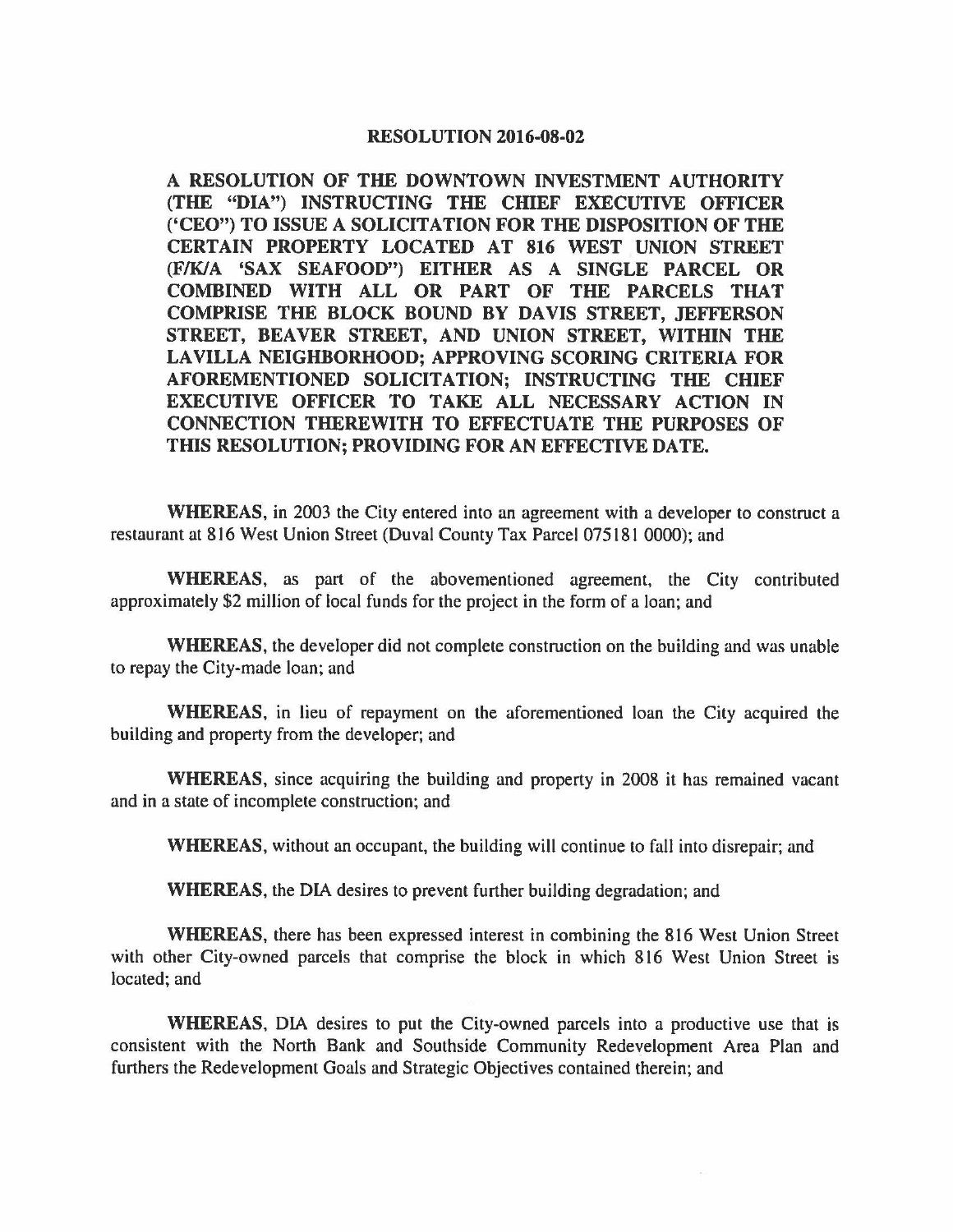**WHEREAS,** the DIA desires to put City-owned parcels into a productive use that complements adjoining uses and residential areas, and generally supports the redevelopment of the LaVilla Neighborhood; and

**WHEREAS,** DIA is the designated Community Redevelopment Agency for Downtown's North Band and Southside Community Redevelopment Areas, to which a Community Redevelopment Plan was adopted by Ordinance 2014-0560; and

**WHEREAS,** the Strategic Implementation Committee at their August 17, 2016 meeting voted unanimously to recommend that the DIA Board of Directors issue a solicitation for disposition of 816 West Union Street either as an autonomouse property or as combined with other City-owned properties located on the block bound by Davis Street, Jefferson Street, Beaver Street, and Union Street, NOW THEREFORE

**BE IT RESOLVED,** by the Downtown Investment Authority:

**Section 1.** The DIA finds that the recitals set forth above are true and correct and are incorporated herein by this reference.

**Section 2.** The DIA approves the following scoring criteria for incorporation into a Solicitation for Disposition:

- 1. Consistency with the Downtown North Bank and Southside Community Redevelopment Area Plan, with particular furthering of Redevelopment Goal 1: "Reinforce Downtown as the City's unique epicenter for business, history, culture, education, and entertainment and its underlying Strategic Objectives." (MAXIMUM 20 POINTS)
- 2. Redevelopment of the property in a manner that complements and furthers the successful redevelopment of the LaVilla neighborhood and complements the existing contiguous commercial and residential development. **(MAXIMUM** 30 POINTS)
- 3. Timing of the redevelopment. The respondent's offer should include a development schedule identifying major milestones (e.g. date of site design commencement, date of horizontal and vertical permitting commencement, date of construction commencement). Respondents will be evaluated on both the timeliness of their proposal and their ability to adhere to their proposed development schedule. **(MAXIMUM** 20 POINTS)
- 4. Financial Offer and Capacity. The respondent's offer and financial capacity will be evaluated based on financial benefits to the City, as well as the demonstrated capacity to meet financial obligations, including financial references, existing